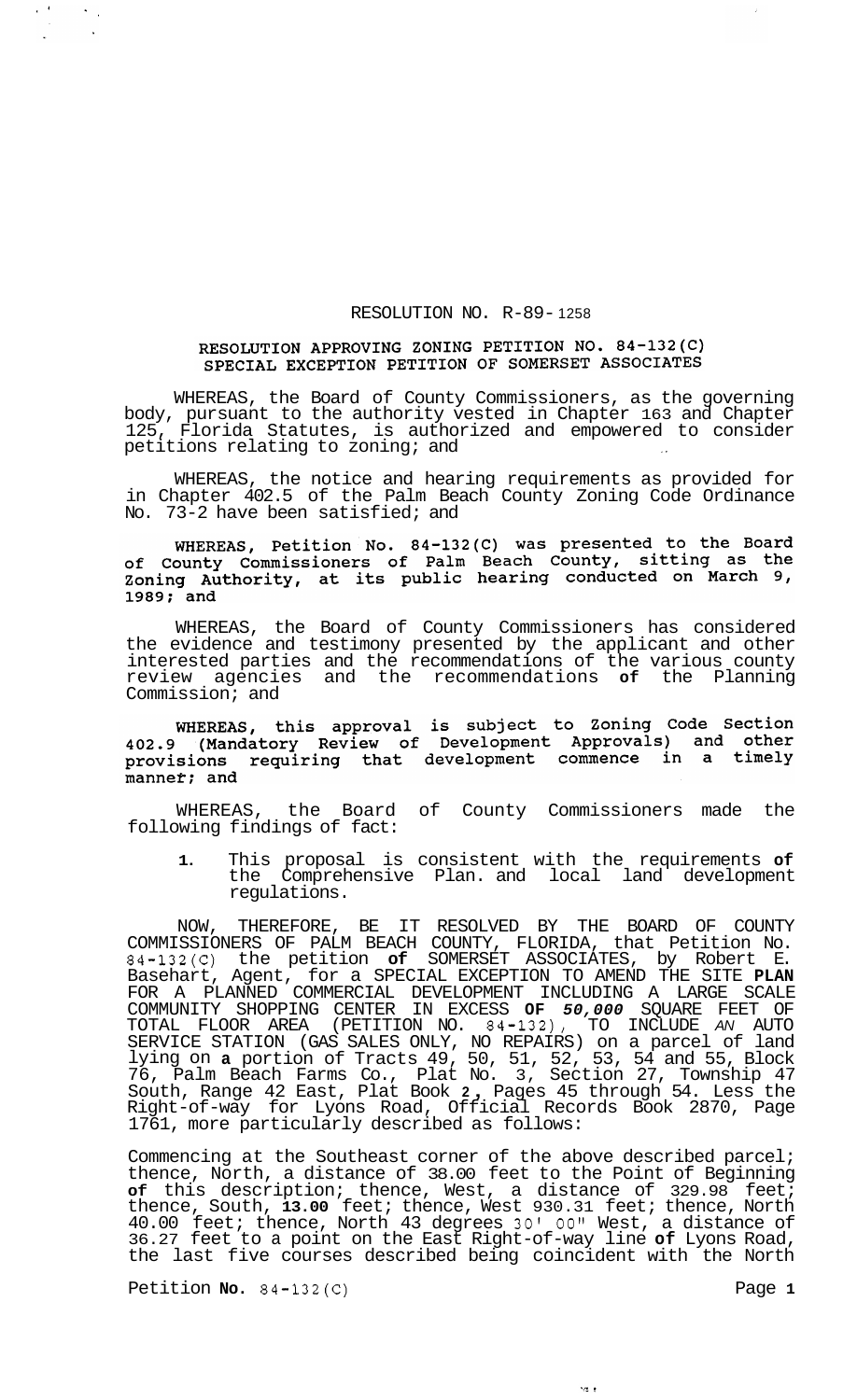Right-of-way line of Glades Road (State Road **808)** ; thence, North **03** degrees *00'* **OOtv** East, a distance of **344.78** feet to the Point of Curvature of a circular curve to the left; thence, northerly, along the arc of said curve, having a radius of **3873.72** feet, an arc distance of **202.83** feet to the Point of Tangency; thence, North, a distance of **539.79** feet, the last three courses described being coincident with the said East Right-of-way line, said point being on the arc of a circular curve to the left, whose radius point bears North from the last described point; then,ce, easterly and northerly, along the arc of said curve, having a radius of **30.00** feet, an arc distance of **29.55** feet; thence, North **89**  degrees **10' 20"** East, a distance of **241.06** feet to the Point of Curvature of a circular curve to the right; thence, Easterly and Southerly, along the arc of said curve, having a radius of **140.00**  feet, and arc distance of **176.43** feet to the Point of Reverse Curvature; thence, Southwesterly, along the arc of said curve, having a radius of **315.00** feet, an arc distance of **161.91** feet to the Point of Reverse Curvature; thence, Southerly, along the arc of said curve, having a radius of **60.00** feet, an arc distance of **44.02** feet to the Point **of** Reverse Curvature; thence, Southwesterly, along the arc of said curve, having a radius of **400.00** feet, an arc distance of **251.31** feet to the Point of Reverse Curvature; thence, Southerly, along the arc of said curve, having a radius of **335.00** feet, an arc distance of **165.07** feet to the Point of Reverse Curvature; thence, Southeasterly, along the arc of said curve, having a radius of **197.51** feet, an arc distance of **359.29** feet to the Point of Reverse Curvature; thence, Easterly, along the arc of said curve, having a radius of **185.00**  feet, an arc distance of **87.88** feet to the Pint of Tangency; thence, North, **89** degrees **11' 23"** East, a distance of **207.46** feet to a point on the East line of the above described parcel; thence, South, along said East line, a distance of **416.91** feet to the Point of Beginning. Less the following described parcel: (Additional Glades Road Right-of -Way) .

Beginning at the Southeast corner of the above described parcel; thence, West, a distance of **329.98** feet; thence South, a distance of **13.00** feet; thence, West, a distance of **930.31** feet; thence North, a distance of **48.00** feet; thence West, a distance **of 1.61**  feet, the last five courses described being coincident with the North Right-of-way line of Glades Road (State Road **808)** ; thence, North, a distance of **12.69** feet, the last course described being coincident with the East Right-of-way line of Lyons Road; thence, South **43** degrees **30' OOvl** East, a distance of **17.50** feet; thence, East, a distance of **500.00** feet; thence, South **88** degrees **51' 15"**  East, a distance of **400.08** feet; thence, East, a distance of **349.86** feet; thence, South, a distance of **27.00** feet to the Point of Beginning **of** this description. Less the following described parcel: (Additional tyons Road Right-of -Way) .

Commencing at the Southeast corner of the above described parcel; thence West, a distance of **329.98** feet; thence South, a distance of **13.00** feet; thence West, a distance of **930.31** feet; thence North, a distance of **40.00** feet to the Point of Beginning of this description; thence, North **43** degrees **30'** *00"* West, a distance of **36.27** feet to a point **on** the East Right-of-way line' of Lyons

Petition **No.** 84-132 (C) Page 2

 $\epsilon_{\rm{max}}$ 

÷.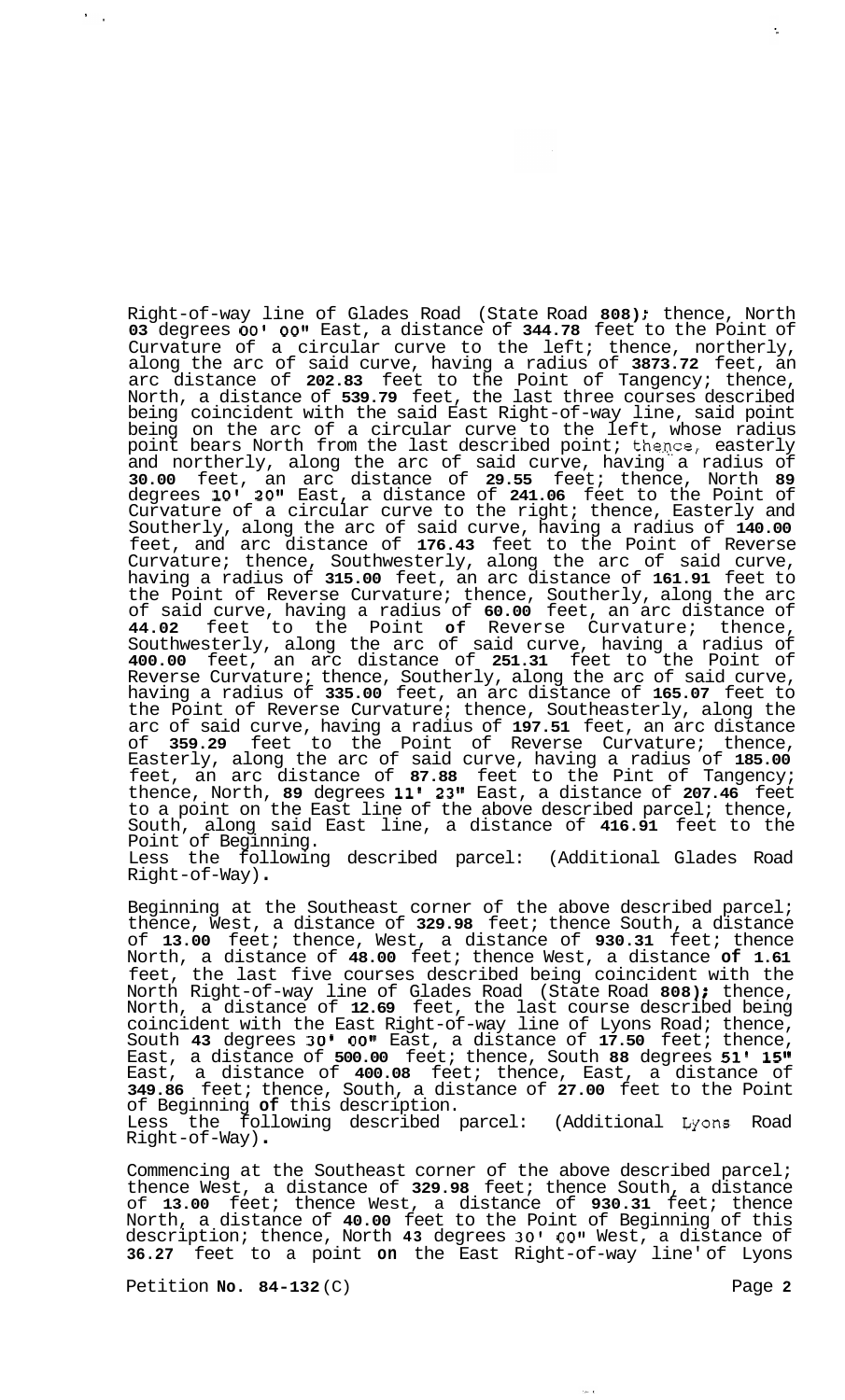Road; thence, North **03** degrees **O0lt1** East, a distance of **344.78**  feet to the Point of Curvature of a Circular Curve to the left; thence, northerly, along the arc of said curve, having a radius of **3873.72** feet, an arc distance of **202.83** feet; thence, North, a distance of **260.92** feet, the last five courses described being coincident with the East Right-of-way line of Lyons Road: thence, South **01** degrees **08' 46"** East, a distance of **400.60** feet; thence, South **03** degrees **OOvtt** West, a distance of **400.00** feet: thence South **43** degrees **30' OOtt** East, a distance of **18.77** feet; thence, South, a distance **of 12.69** feet; thence, East, a distance of **1.61**  feet; thence South, a distance **of 8.00** feet to the Point of Beginning of this description, being located on the east side of Lyons Road (90th Avenue South) , approximately **1025** feet north of Glades Road (SR **808)** ,in a CG-General Commercial Zoning District, was approved as advertised, subject to the following conditions:

- **1.** The petitioner shall comply with all previous conditions of approval unless expressly modified herein.
- **2.** Prior to Site Plan Review submittal, the site plan shall be amended to indicate:
	- a. The reduction in width of the southwestern access point to the service station from thirty **(30)** feet to twenty **(20)** feet.
	- b. The location of signage labeling the southwestern drive as "Exit Only". This signage shall be prominently displayed to direct incoming traffic away from the exit.
	- c. The location of a handicapped parking space adjacent to the north side of the retail building.
	- d. The modification of existing lease parcel footprints to accurately reflect building floor areas assigned to each parcel as indicated in the site data.
- **3.** The retail square footage for the gasoline sales lease parcel shall be limited to **1,000** square feet, and six **(6)** gasoline service pumps.
- **4.** The General Retail Commercial Use square footage shall be reduce from **164,700** to **163,700** square feet for the entire planned development.
- *5.* Prior to Site Plan certification, the property owner shall record a Unity of Control on the subject property subject to approval by the County Attorney.
- **6.** Generation and disposal **of** hazardous effluents into sanitary sewerage system shall be prohibited unless adequate pretreatment facilities approved by the Florida Department of Environmental Regulation (FDER) and Agency responsible for sewage works are constructed

 $\theta$  .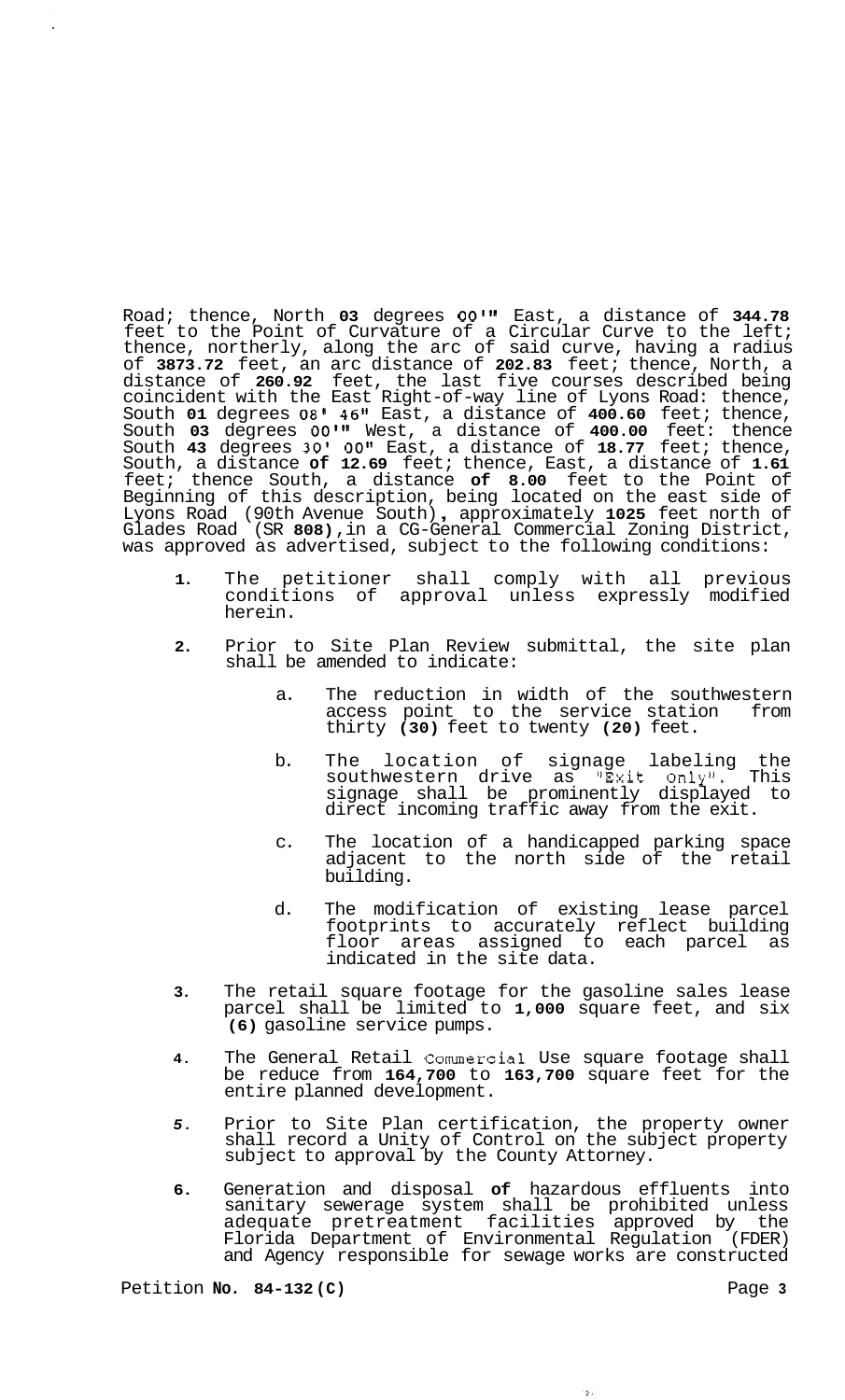and used by project tenants or owners generating such effluents.

- *7.*  Sewer service is available to the property. Therefore, no septic tank shall be permitted on the site.
- *8.*  Water service is available to the property. Therefore, no well shall be permitted on the site to provide potable water.
- **9.**  The Developer shall provide discharge control and treatment for the stormwater runoff in accordance with all applicable agency requirements in effect at the time of the permit application. However, at a minimum, this development shall retain onsite the stormwater runoff generated by a three **(3)** year-one **(1)** hour storm with a total rainfall of **3** inches as required by the Permit Section, Land Development Division. In the event that the subject site abuts a Department of Transportation maintained roadway, concurrent approval from the Florida Department of Transportation will also be required. The drainage system shall be maintained in an acceptable condition as approved by the County Engineer. In the event that the drainage system is not adequately maintained as determined by the County Engineer, this matter will be referred **to** the Code Enforcement Board for enforcement.
- **10.**  The Developer shall design the drainage system such that drainage from those areas which may contain hazardous or undesirable waste shall be separate from stormwater runoff from the remainder of the site.
- **11.**  The Developer shall pay a Fair Share Fee in the amount and manner required by the "Fair Share Contribution for Road Improvements Ordinance" as it presently exists or as it may from time to time be amended.
- **12.**  The landscape strip along the north property line in the area adjacent to the gas station and convenience store shall be planted **in** the following manner:
	- a. Native canopy trees planted twenty **(20)** feet **on**  center, a minimum of fifteen **(15)** feet in height at the time of planting; and
	- b. Palm trees twenty **(20)** feet in height at the time of planting, planted an average of twenty *(20)*  feet **on** center:
- **13.**  There shall be no car wash and no service bays at the gas station. There shall be no storage **of** inoperative vehicles on site.
- **14.**  There shall be only one sign; the point of purchase sign for the gas and convenience store. The sign shall be limited to monument type signage **a** maximum of eight

 $\mathbf{v}^{(k)}$  and  $\mathbf{v}^{(k)}$